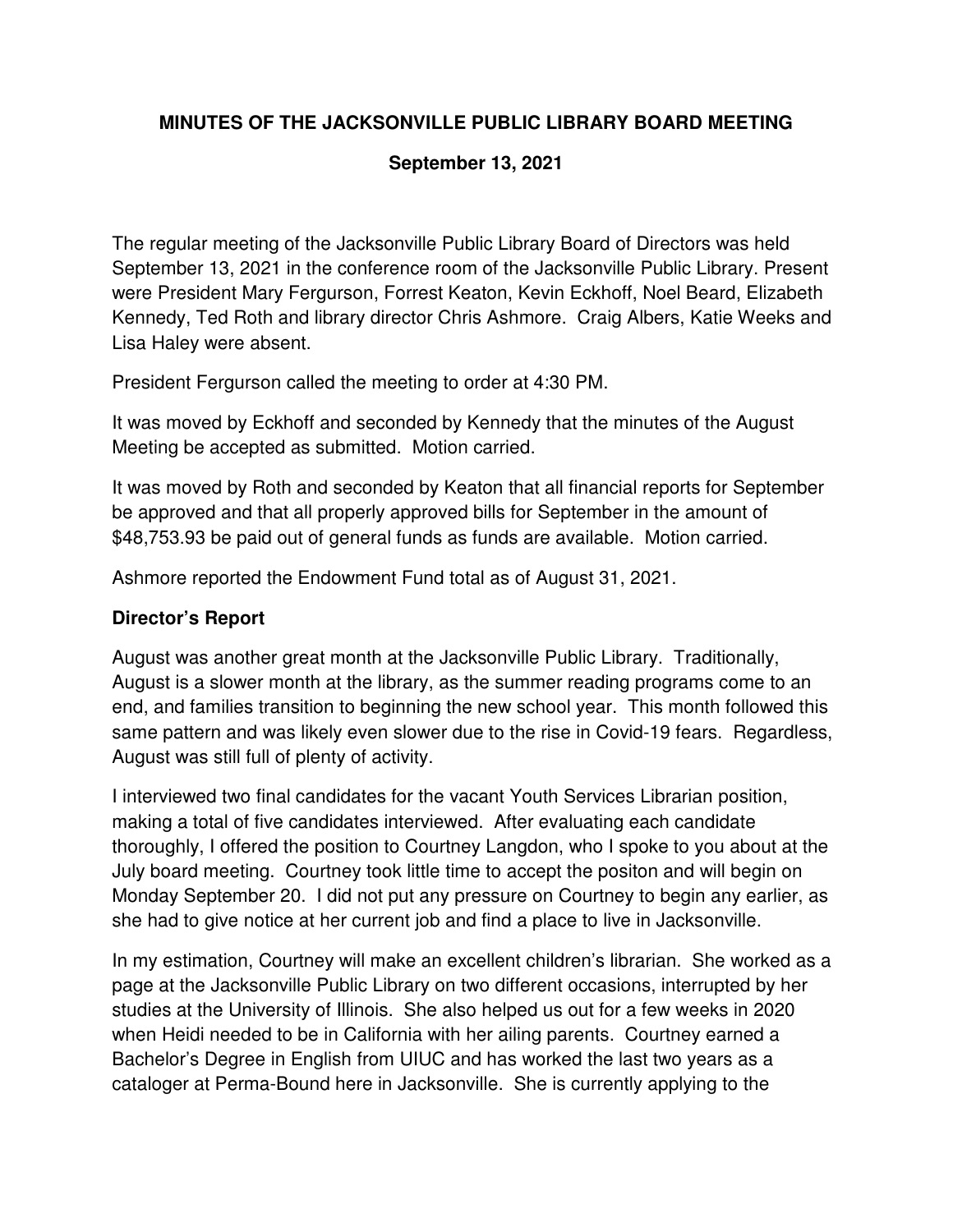Graduate School of Library and Information Science at the University of Illinois and hopes to begin classes online in January.

Our new social work student, Samantha Burton, began her semester-long internship on August 31. She will be available to patrons on Tuesdays, Thursdays and Saturdays from 9-5 PM. Sam is working on her Masters in Social Work through Aurora University's online degree program. I got to know Sam a couple of years ago when I served on an advisory board for Memorial Behavioral Health, and Sam worked there as a counselor, helping clients with finding and keeping employment. She will do terrific work here at the library.

In the area of building and grounds, Doug Megginson visited the library to take a look at our front door. He is absolutely swamped with work now, but will be out soon to fix the problem with the door. When the door is repaired, we will then have it stained and have the glass replaced. As far as the cracking threshold step, Doug suggested that I have Steve Morthole look at it when he is here for the Courtyard Renovation Project, which I am told will begin very soon. When the front steps were repaired a few years ago, the threshold step was coated with a type of sealant that is now rapidly cracking. Doug recommended that the sealant be scraped off, and we perhaps leave it "as is" with no covering.

Johnson Controls visited the library in late August and replaced the leaky pipes in the dry sprinkler system and installed the new compressor. The dry sprinkler system is back up and running and does not seem to have any problems. I had two different companies come out to give me an estimate on cleaning up any standing water or water damage from the sprinkler leaks in our ceiling. Service Master from Mt. Sterling told me they didn't need to crawl up in the ceiling to look, yet managed to give me a \$6,000 estimate to clean up nonexistent water damage. Servepro from Springfield actually crawled around the leaky pipe area in the ceiling and could find no standing water or damage of any kind. The lack of standing water or damage was backed up by the Johnson Controls technicians who worked in the ceiling.

One new building issue arose in August. When it rains, water is coming in on the lower level on the east side of the building. My theory is that it is somehow seeping in through a rut on the east side that was created when the water was drained out of the dry sprinkler system. The water started appearing each time it rained after the draining of the sprinkler system. Doug Megginson is working on this for us. He is somewhat baffled, and we are working on finding the problem through process of elimination. Terry Chumley from the City is going to fill in the rut on the east side of the building to see if that solves the problem. If it does not, then Doug will be looking into other possibilities. It is not a lot of water, but still a problem that needs to be addressed before it becomes worse.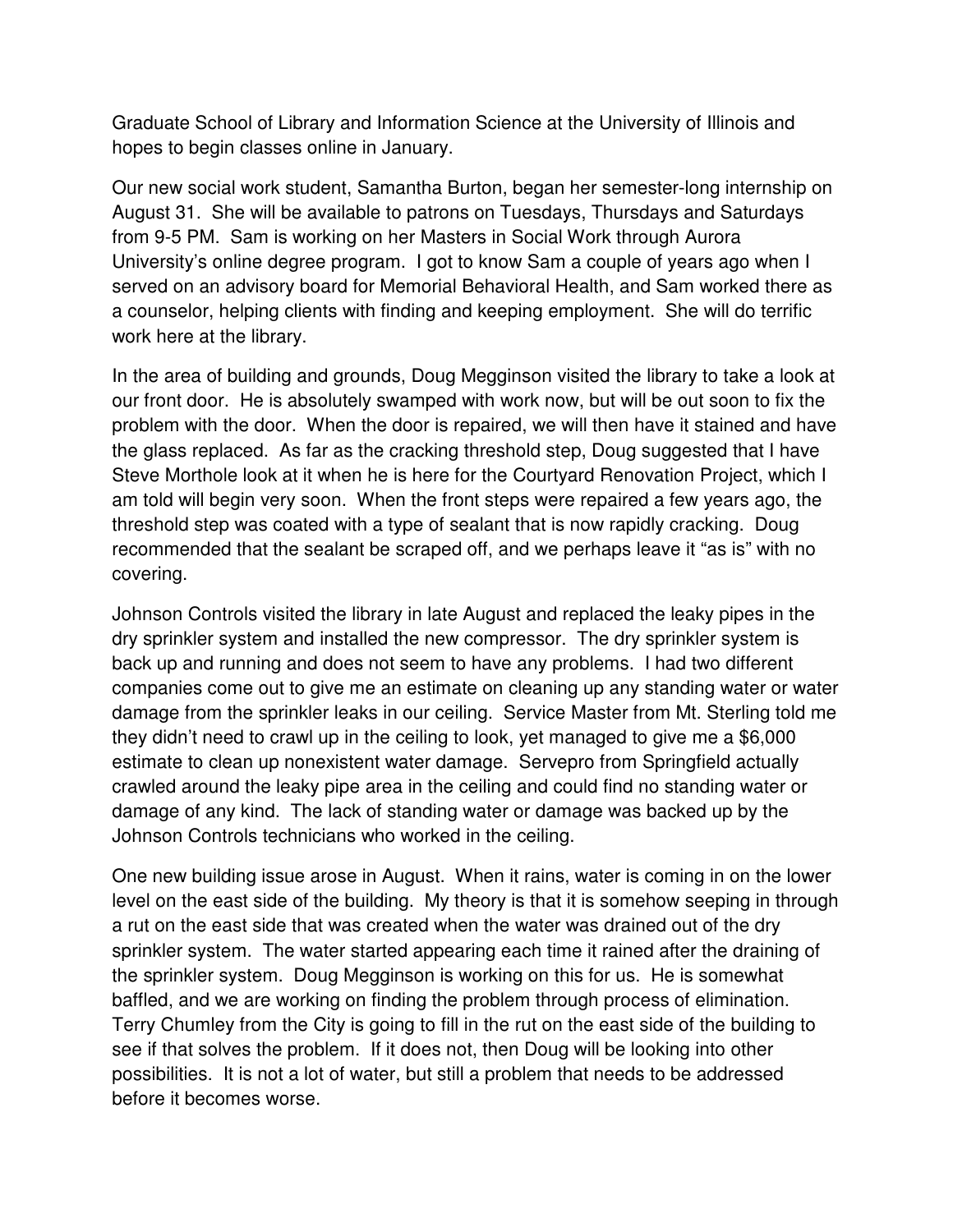Also in August, I scheduled another Music Under the Dome concert. I would like to schedule one more to fill out the season, running between October and May. I am hoping that Covid-19 does not cause any concert cancellations. At this point, we are prepared to allow the performers to go masklesss, and there have been no capacity limits put in place.

The library began to receive donations in memory of Virginia Davidsmeyer, a long-time patron who loved the library. We have received well over \$1,000 in contributions at this time. Other tasks keeping me busy in August included collection development, web site and Facebook maintenance and maintaining the day-to-day operations of the library.

# **Adult Services**

The Adult Services department had a great August. Sarah had fifteen formal technology appointments and helped patrons with other daily technology questions. She continued working with Rebecca who finished digitizing all of the JHS yearbooks. Sarah now just needs to figure out how to create metadata and get them uploaded to the library's catalog page. Sarah spent time researching and promoting events and library services using social media, sending items to local media outlets, and more. She also worked on research projects with patrons relating to local history and genealogy and helped with other daily reference questions. She updated the blog, social media and website as time permitted.

The library had four adult programs in the month of August—three in-person events and one Zoom event. The first event was a film screening of an Ida B. Wells documentary that was shown with special permission from PBS—a nice crowd showed up to see the film. Reg Ankrom also visited the library to give a presentation about his new book on Stephen Douglas—many people came out, and he left having sold all of the books that he brought. The library and the state of Illinois partnered to hold a vaccine clinic. While we were hoping for a larger crowd, eight people did receive their first shot. Last but not least, Stephen Quandt presented a program entitled "Decoding the Mysteries of Cats". There was a huge crowd for this program, including those accessing the Zoom program from home and those watching via Zoom in the library's meeting room.

Sarah also researched items to purchase for the collection and placed book and AV orders as needed. She also put up a new display of materials. Sarah and I met with Susie Drake and Sociology professor Kelly Dagan from Illinois College about the possibility of setting up a standing social work internship. We are hoping for the internship to start in the spring of 2022. Sarah attended a User's Group meeting for the RSA library system and learned a lot about what's going on at the system level. She also attended a round table with a group of mystery writers, both well-known and not so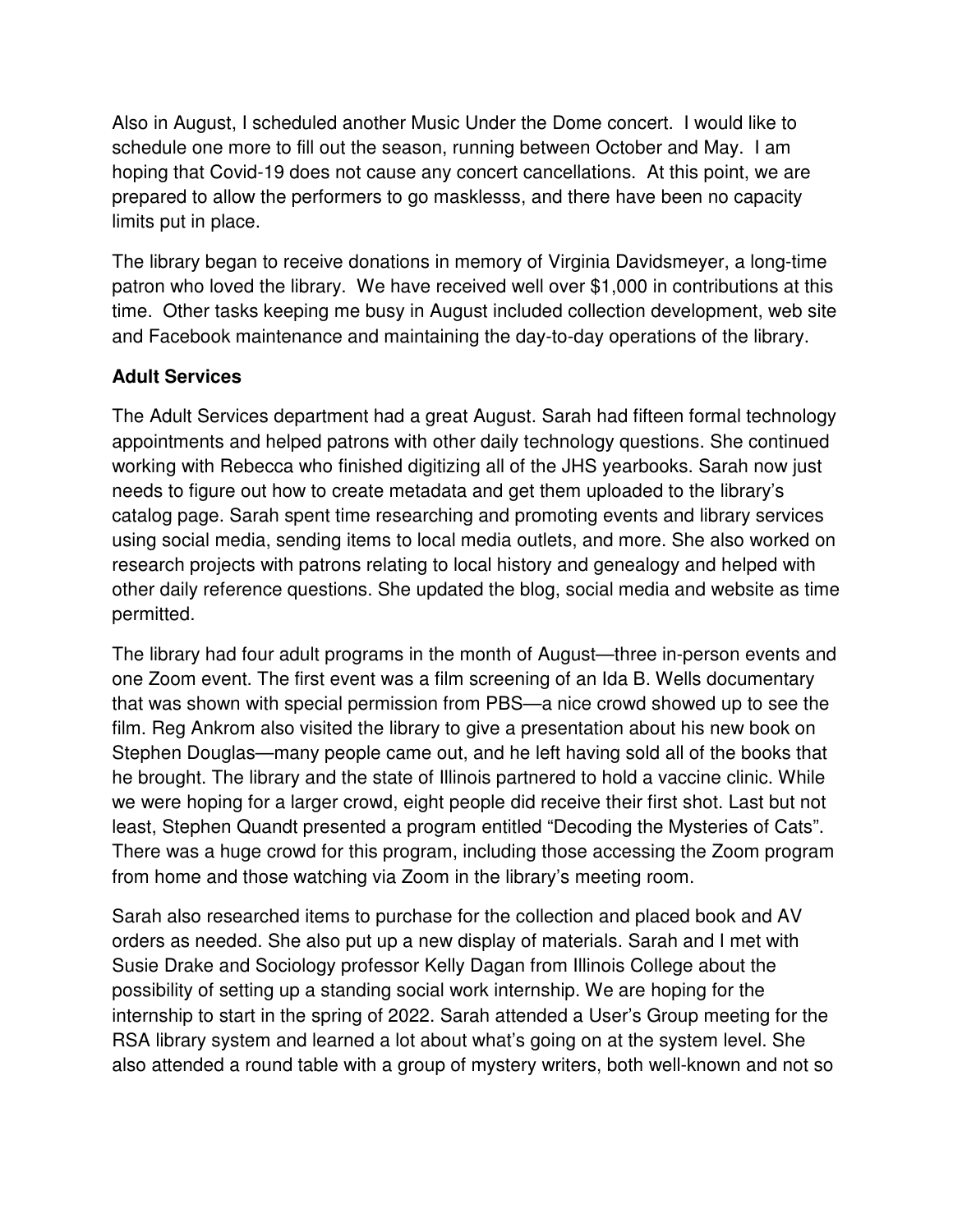much. They talked about their upcoming titles and ways to dissect and recommend mysteries, in general, to patrons.

### **Interlibrary Loan/Holds**

In August, there were 747 items borrowed from other libraries; 755 items lent to other libraries; and 323 reciprocal circulations.

# **Circulation Services**

The library provided great service to every patron that walked in the door during the month of August. The Circulation Staff was very busy helping people on the computers, microfilm and finishing up with summer reading. The adult summer reading program went very well this year. We had 102 patrons participate and together they read 1,240 books. Diane Hequet was very busy cleaning disks, fixing books, and helping patrons. Andy Mitchell was busy helping patrons and pulling books for patrons with health issues so they could just check out their books and not have to look around during Covid-19.

Bridget kept track of the ISD and ISVI books to see if they had been turned in yet. She contacted ISD and ISVI. We are hoping to check books out to them at school again this year. Bridget mailed out the overdue notices every day, comparing the information with the patron's accounts to make sure the items had not been turned in yet. She continued to work on weeding books to make room for all the new books that were switched over. Bridget also spent time weeding the Young Adult books to create more shelving room. She continued to put "mark the reader" labels in all the books so patrons can initial to keep track of what they have read. Bridget had three tech appointment in August. She also removed and updated patron emails based on reports sent by RSA.

Bridget finished up bookmobile in August. She had 68 kids participate and together they checked out 634 books. The children read for 533 hours and only 34 books were not returned. Bridget had several kids and parents thank her for continuing the bookmobile and tell her they missed us last year. Bridget and Andy also set up a table and tent at the downtown Brewfest. They had a couple patrons renew their cards and talked with many other people.

# **Extension Services**

Outreach Services continued to receive requests from new patrons for delivery services. Heidi met with the individuals to find out their reading preferences and to arrange delivery schedules. Due to concerns about infection rates in Morgan County, Cedarhurst again restricted visitors. Heidi is back to just "delivery and pick-up" of library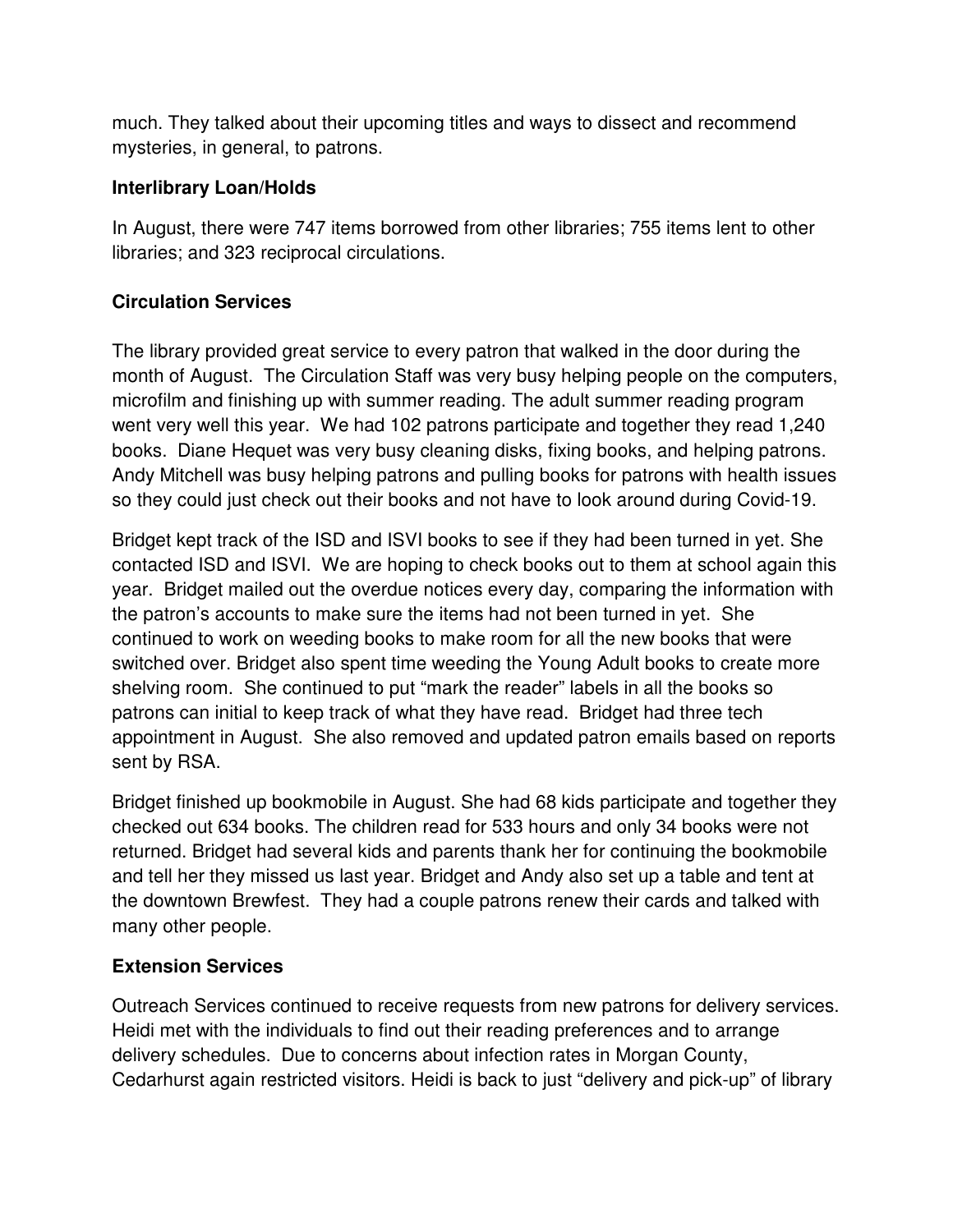materials. The Pointe has a new activities coordinator and Heidi worked on reestablishing Outreach Services for the residents.

In August we continued adding a large number of new Large Print books to the collection, using the generous donation received from the Lion's Club earlier this year.

### **Youth Services**

In the absence of a Youth Services Librarian, the Youth Services department continued to provide excellent service to library patrons throughout the month of August. August is traditionally a slower month in Youth Services, as the summer reading program has just come to an end and families begin to transition toward the school year.

Several staff members filled in admirably to allow the library to continue to provide children's programming. Page Brittany Overby volunteered to do Story Times each Wednesday morning, while clerk Diane Hequet covered Lap Sits and Lego Club. We were also fortunate enough for Cindy to have left us with a month worth of virtual programs to post, including Story Times and STEAM programs. With the great staff we have in place, the transition to a new Youth Services Librarian in September should go very smoothly.

### **Technical Services**

Things continued to operate smoothly in Technical Services. Lauren did a great job with cataloging, and was ably assisted by Linda.

# **COMMITTEE REPORTS**

# **Automation/Technology**

An Automation and Technology Committee meeting was scheduled for Wednesday September 22 at 4:15 PM. The purpose of the meeting is to begin discussing a new phone system for the library.

#### **Building and Grounds**

Ashmore reported that the work on the Fire Sprinkler System was completed and everything is running normally.

#### **Finance**

A Finance Committee meeting was scheduled for Tuesday October 5 at 4:30 PM. The purpose of the meeting is to review and approve a 2022 budget and 2021 (payable in 2022) tax levy.